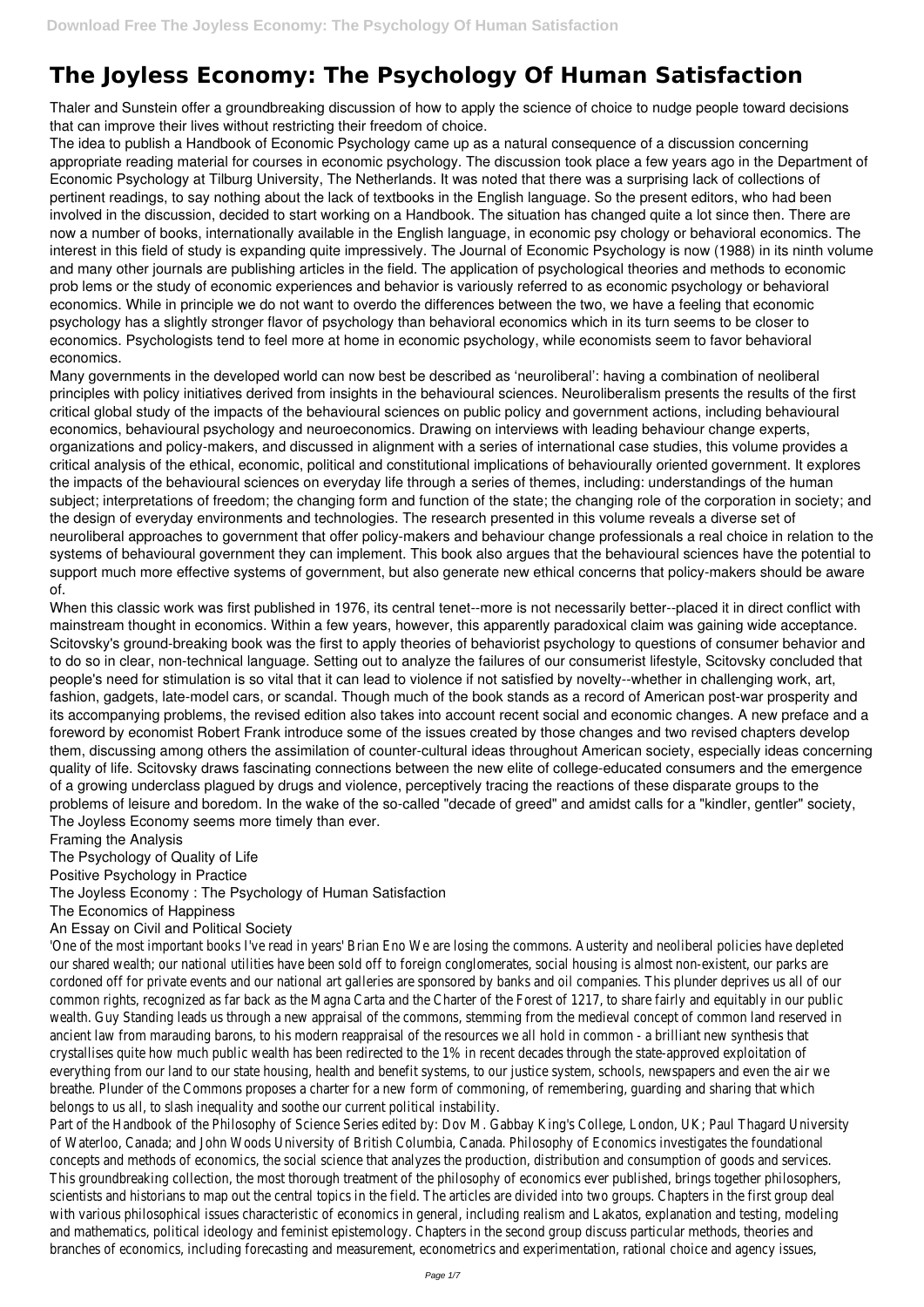game theory and social choice, behavioral economics and public choice, geographical economics and evolutionary economics, and finally the economics of scientific knowledge. This volume serves as a detailed introduction for those new to the field as well as a rich source of new insights and potential research agendas for those already engaged with the philosophy of economics. Provides a bridge between philosophy and current scientific findings Encourages multi-disciplinary dialogue Covers theory and applications

A path-breaking analysis of the relationship between economic institutions and values.

This book presents a panoramic view of the implications from Richard Easterlin's groundbreaking work on happiness and economics. Contributions in the book show the relevance of the Easterlin Paradox to main areas, such as the relationship between income and happiness, the relationship between economic growth and well-being, conceptions of progress and development, design and evaluation of policies for well-being, and the use of happiness research to address welfare economics issues. This book is unique in the sense that it gathers contributions from senior and top researchers in the economics of happiness, whom have played a central role in the consolidation of happiness economics, as well as promising young scholars, showing the current dynamism and consolidation of happiness economics. The Elgar Companion to Consumer Research and Economic Psychology

Psychological Economics

The Psychology of Human Satisfaction

Psychology in Economics and Business

Philosophy of Economics

Happiness, Economics and Politics

The construct ''quality of life (QoL)'', since the 1980s, when it was introduced, is being used mainly in the context of health problems. Areas of one's life that contribute to QoL are good physical and mental health, efficient cognitive functioning, social support, being able to meet the requirements of professional life, positive emotions, etc (Power, 2003). Work on subjective well-being (SWB), on the other hand, was developed in the context of healthy everyday life; it also has a history of more than 30 years. During this 30-year peric factors that have an impact on SWB, such as SES, gender, health, age, and religiosity have been identified (Diener, 2000). A third independent line of research pertains to what has been called Positive Psychology (Seligman & Csikszentmihalyi, 2000), that is, an emphasis on human strengths, such as optimism, hope, wisdom, positive emotions, resilience, etc., which contribute to positive functioning in life. Recently, SWB has been associated to human strengths and to the movement of positive psychology but this did not happen for QoL, possibly because of its emphasis on people with health problems. However, QoL can be conceived of as a generic term that pertains to all people, healthy or not. In this sense, it is closely related to SWB defined as happiness (Diener, 2000). Also, QoL encompasses positive emotions that go beyond happiness and has the advantage that it can be applied to many different domains of life such as interpersonal relations, health-related situations, and professional and educational strivings. Moreover, the mechanism(s) that underpin QoL and SWB can be studied in relation to people's goals and strengths of character, that is, from a positive psychological perspective. Such a perspective can reveal the specificities of "quality" in the various domains of life and, specifically, the positive emotions and strengths that contribute to a happier, healthier, and more successful life, even in face of adversity. Therefore, despite the differences among the three theoretical traditions, namely QoL, SWB, and positive psychology, it is possible to find the common ground they share and each of them can benefit from notions developed in the others. The aim of the present book is to bring together these three traditions, show the interactions of variables emphasized by them, and give an integrative perspective from the positive psychology point of view. It also aims to extend the range of life situations in which one can look for quality and which go beyond the traditional emphasis of QoL on health problems. Thus, the content of the proposed book covers different age populations (from children to older adults), healthy and people facing health problems as well as people facing problems in their interpersonal lives or in their pursuits. It also discusses factors that contribute to marital satisfaction, well being in the school context, and things that people value and cherish. The chapters refer to notions such as happiness, interest, resilience, wisdom, hope, altruism, optimism, and spirituality/religiosity that represent unique human strengths. Finally, it emphasizes the role of goals and motivation that connect SWB with self-regulation and managing of one's life priorities. To conclude, the chapters included in the proposed edited book aim at bringing to the fore new theoretical developments and research on QoL, SWB, and positive psychology that bridges previously distinct theoretical traditions. The proposed book covers a broad range of topics, addresses different theoretical interests and paves the way for a more integrative approach. Finally, it brings together an international set of authors, from USA, Europe, Australia, and Asia. This book explores health and leisure as a holistic phenomenon with individual and social dimensions. Contributors to this edited volume explore the physical, mental, emotional, sexual and social aspects of health and leisure as well as the influence of moral and religious principles. The connections between the individual and the social structure, social integration, the social division of labor, and the natural environment are also analysed. The volume studies this relationship from a range of disciplinary backgrounds, including sociology, psychology, psychiatry, medical sciences, sport sciences, education, policy making, and from both national and international perspectives. As such, the collection will be of interest to scholars and students across a range of disciplines, including Leisure Studies, Health Studies, Health Promotion, Psychology and Mental Health, Sociology and Sport Studies.

Presents over 100 specially commissioned entries on important topics in consumer research and economic psychology from behaviourism and brand loyalty to trust and the psychology of tourism. Leading scholars in the fields provide stimulating insights into the area as well as summarising existing knowledge.

Economic growth has extraordinarily increased the availability of market goods to satisfy people's need for comfort, but at the same time it has also raised great challenges to their working and family life. Will people learn the skill necessary to cope with these challenges and draw full enjoyment from economic growth? On the Foundations of Happiness in Economics explores this question by examining the work of Tibor Scitovsky, author of The Joyless Economy. Given the recent rise of behavioural economics and happiness economics, this book aims to show how far ahead of his time Scitovsky was in his work on individual welfare (or wellbeing). It traces the evolution of Scitovsky's original thought, arguing that he has been frequently misunderstood, before undertaking formal analysis in order to demonstrate how far his work anticipated or even went beyond the recent advances in economics. This volume also explores Scitovsky's work in the context of Keynes' work on wellbeing, offering a new perspective on welfare in the history of economic thought. Other issues discussed in this text regard creativity and social skills, hedonism and eudaimonia, parenting and education, addiction, work/leisure balance, policies for happiness, paternalism, and the quality of economic growth. This book addresses a variety of readers, such as those interested in the history of economics, as well as students and researchers concerned with the economic the of well-being.

An Introduction to Economic Psychology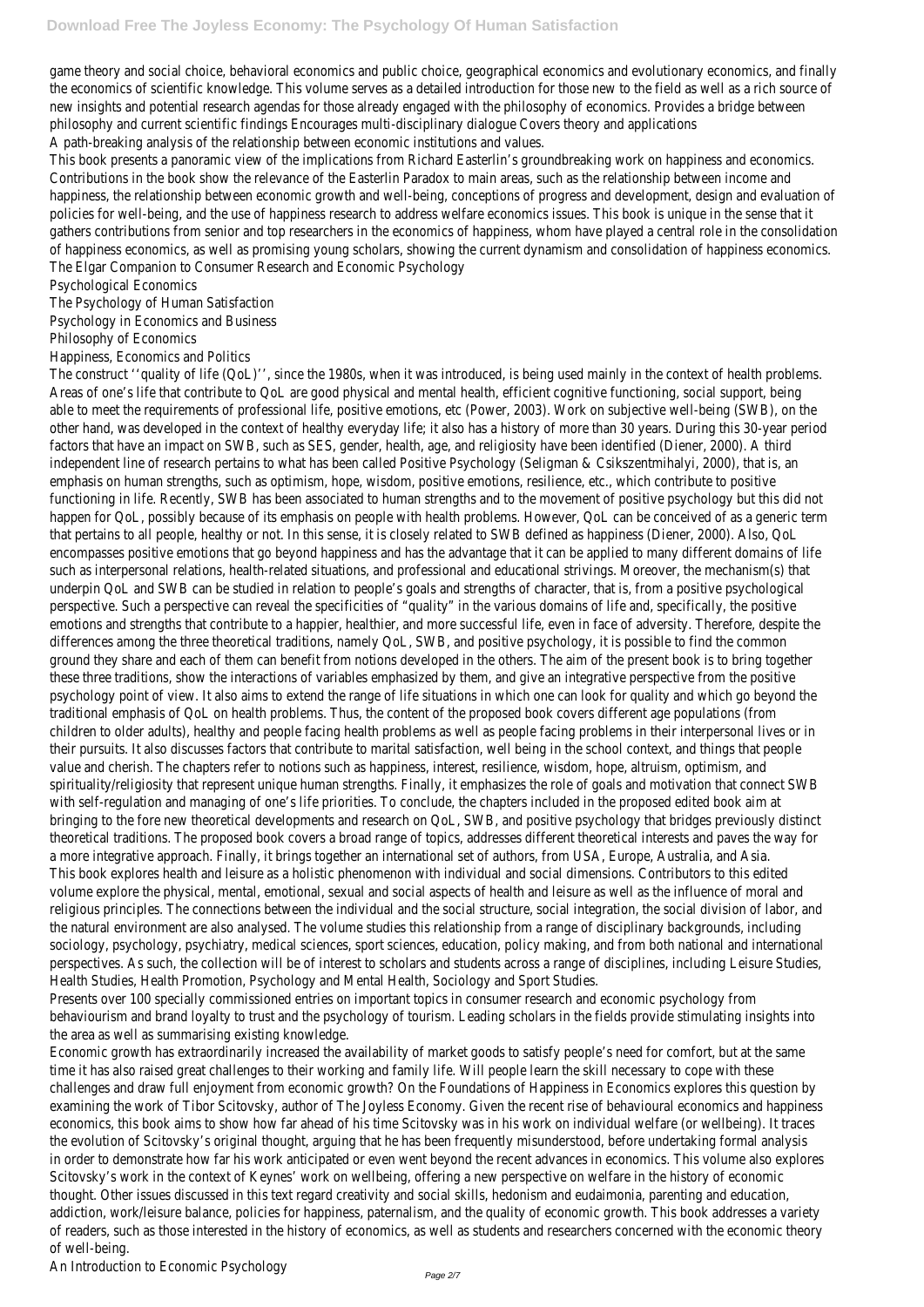Economics, Values, and Organization Scientific Investigations into the Flow of Human Experience The Cambridge Handbook of Psychology and Economic Behaviour An Introduction

Flow and the Foundations of Positive Psychology

*Here is an informative overview of economic psychology as applied to the study of travel and tourism. Economic psychology provides evidence about the behavior of consumers that is instrumental for the development of economic theory as well as for marketing, consumer policy, and research on travel and tourism. Economic Psychology of Travel and Tourism stimulates new approaches to the study of travel and tourism. Chapters contain empirical studies and explore conceptual and theoretical perspectives of the sociopsychological mechanisms that underlie travel and tourism demand and the economics of destinations. This book is a helpful resource for travel and marketing professionals and advanced students of tourism. These individuals often have a good background in psychology and in marketing, but little, if any, knowledge on how the two fields are linked. Economic Psychology of Travel and Tourism helps them see and understand the broader economic psychological issues that impact both the supply and demand sides of the travel and tourism economy. Economic Psychology of Travel and Tourism discusses such issues as corporate identity, promotion/advertising, information processing, meaning structure, and consumer behavior, research, and demand. Specific chapters in this book include: an investigation of the relationship between the way tourists think to realize their dreams and the tourist industry's potential to make those dreams come true an examination of current literature related to 4 prevalent topical areas associated with consumer behavior in recreational and touristic contexts an exploratory study to determine the extent to which friends and/or relatives influence travel decisionmaking processes beyond the role of information provider the development of a model of decisionmaking associated with long-term, complex purchase processes effects of tour brochures with experiential information a study of promotion and demand in international tourism Economic Psychology of Travel and Tourism clarifies for readers applications of psychological theories and methods to the study of travel and tourism phenomena, helping them recognize areas of economic and social psychology that can help them deal more effectively with fundamental issues underlying the travel and tourism economy.*

*This book argues for the increasing importance of the arts as a major resource in fuelling growth through the experiential dimension of today's economy. As we move from the knowledge economy to a new stage called the joyful economy, consumers shift their spending from physical objects and technical know-how to experiences of joy and disappointment. This book investigates how artistic ideas are translated into successful commercial production, and how economic growth impacts artistic invention. It examines cases of successful innovation in the creative industries ranging from the Italian Renaissance to the present. The book suggests a framework where social players move in diverse worlds of value, which leads to a stream of controversies and manias that result in the establishment of new joy products. Studies include the effect of linear perspective, as pioneered by Filippo Brunelleschi, the discovery of taste as an argument for consumption, the serial production of Pop Art and the selfcommercialization of contemporary works by artists like Takashi Murakami . This theoretical and empirical study brings together the fields of cultural economics, economic sociology, management studies and cultural history. In doing so, it offers a fascinating study of how creativity has shaped and fuelled commerce.*

*The authors contend that people care about others' opinions of them and that the actions they take to raise the esteem they enjoy produce social patterns. They also point out that the actions taken to raise esteem affect individual economic behaviour.*

*A thorough and up-to-date guide to putting positive psychology into practice From the Foreword: "This volume is the cutting edge of positive psychology and the emblem of its future." -Martin E. P. Seligman, Ph.D., Fox Leadership Professor of Psychology, University of Pennsylvania, and author of Authentic*

*Happiness Positive psychology is an exciting new orientation in the field, going beyond psychology's traditional focus on illness and pathology to look at areas like well-being and fulfillment. While the larger question of optimal human functioning is hardly new - Aristotle addressed it in his treatises on eudaimonia - positive psychology offers a common language on this subject to professionals working in a variety of subdisciplines and practices. Applicable in many settings and relevant for individuals, groups, organizations, communities, and societies, positive psychology is a genuinely integrative approach to professional practice. Positive Psychology in Practice fills the need for a broad, comprehensive, and state-of-the-art reference for this burgeoning new perspective. Cutting across traditional lines of thinking in psychology, this resource bridges theory, research, and applications to offer valuable information to a wide range of professionals and students in the social and behavioral sciences. A group of major international contributors covers: The applied positive psychology perspective Historical and philosophical foundations Values and choices in pursuit of the good life Lifestyle practices for health and well-being Methods and processes for teaching and learning Positive psychology at work The best and most thorough treatment of this cutting-edge discipline, Positive*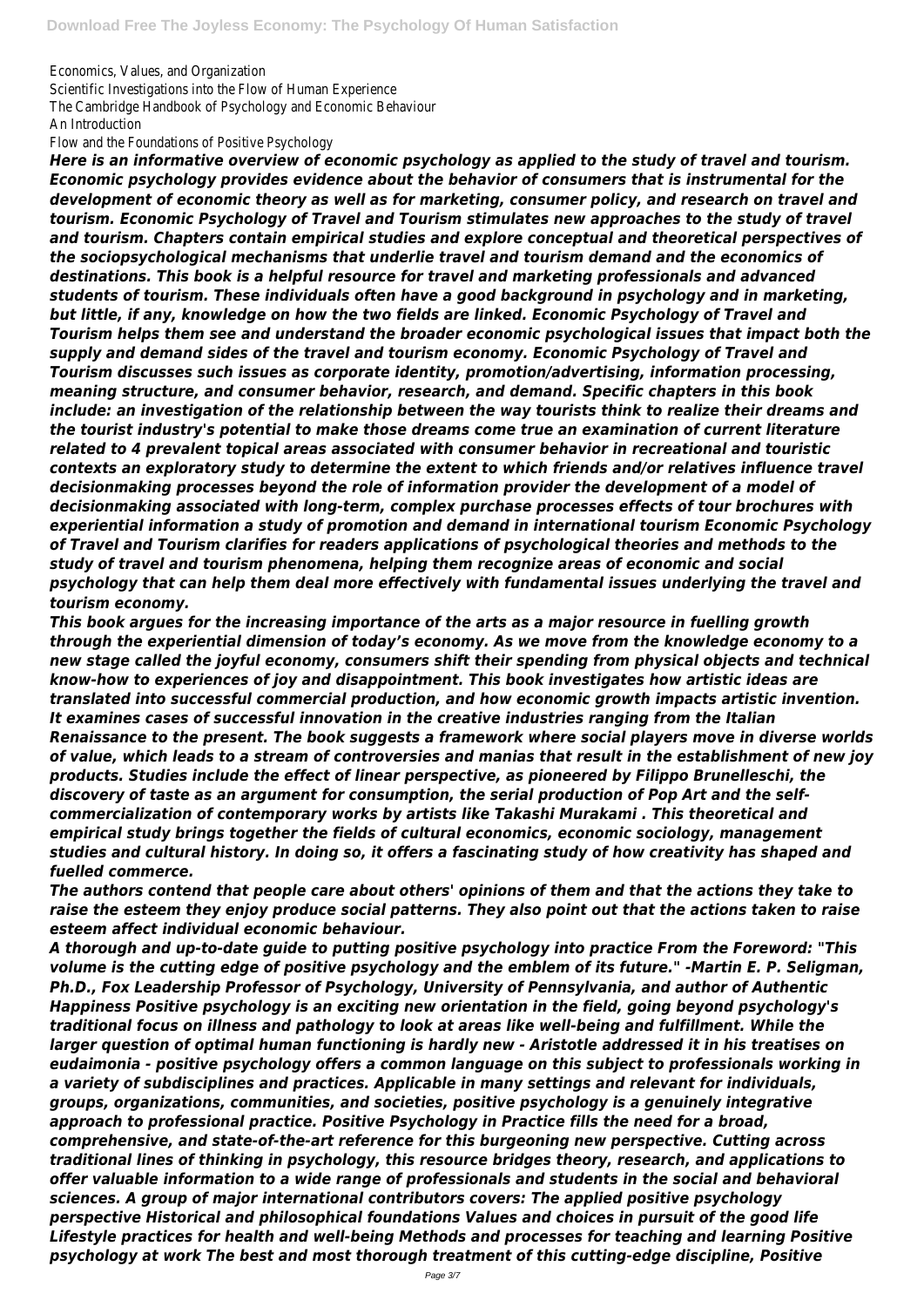## *Psychology in Practice is an essential resource for understanding this important new theory and applying its principles to all areas of professional practice. Economics and Happiness*

## *Developments, Tensions, Prospects Handbook of Economic Psychology Cultural Political Economy Demand, Complexity, and Long-Run Economic Evolution Character Strengths and Virtues*

*This book is the first of its kind to provide a comprehensive overview of the burgeoning field of happiness and economics. The essays collected in this book provide an authoritative and comprehensive assessment of the theoretical, applied and partly experimental aspects of the whole field and discusses the economic, sociological, philosophical, and psychological contributions to the field. The book breaks new ground, particularly on the more recent directions of research on happiness, well-being, interpersonal relations and reciprocity. The meaning of happiness is thoroughly explored and the tension between various definitions is discussed. The volume opens with Richard Easterlin's own assessment of the main issues. Other authors include Robert H. Frank, Robert Sugden, Bruno S. Frey, Alois Stutzer, Richard Layard, Martha C. Nussbaum, Matt Matravers, Bernard M.S, van Praag, Oded Stark, You Q. Wang, Ruut Veenhoven, Charlotte Phelps, Stefano Zamagni, and Luigi Pasinetti.*

*I have tried in this revision to incorporate the main lessons of the last sixteen years. These lessons have been considerable. I consider it a real and extensive revision-even though I had to do only a moderate amount of rewriting-because the main thrust of the book has been modified in important ways which I shall detail below.*

*This book summarizes much of the research in subjective well-being and integrates this research into a parsimonious theory. The theory posits that much of the research on subjective well-being can be construed in terms of the personal strategies that people use to `optimize' their happiness and life satisfaction. These strategies include bottom-up spillover, top-down spillover, horizontal spillover, balance, re-evaluation, goal selection, and goal implementation.*

*There is no doubt that behavioral economics is becoming a dominant lens through which we think about economics. Behavioral economics is not a single school of thought but representative of a range of approaches, and uniquely, this volume presents an overview of them. The wide spectrum of international contributors each provides an exploration of a central approach, aspect or topic in behavorial economics. Taken together, the whole volume provides a comprehensive overview of the subject which considers both key developments and future possibilities. Part One presents several different approaches to behavioural economics, including George Katona, Ken Boulding, Harvey Leibenstein, Vernon Smith, Herbert Simon, Gerd Gigerenzer, Daniel Kahneman, and Richard Thaler. This section looks at the origins and development of behavioral economics and compares and contrasts the work of these scholars who have been so influential in making this area so prominent. Part Two presents applications of behavioural economics including nudging; heuristics; emotions and morality; behavioural political economy, education, and economic innovation. The Routledge Handbook of Behavioral Economics is ideal for advanced economics students and faculty who are looking for a complete state-of-the-art overview of this dynamic field.*

*The Eclipse of Value-Free Economics. The concept of multiple self versus homo economicus*

*Leisure, Health and Well-Being*

*A Handbook and Classification*

*Human Desire and Economic Satisfaction*

*A Manifesto for Sharing Public Wealth*

*The Cambridge Handbook of Consumer Psychology*

The purpose of this contributed volume is to consider how global consumption patterns will develop in the next few decades, and what the consequences of that development will be for the economy, policymakers, and society at large. In the long run, the extent to which economic growth translates into better living conditions strongly depends on how rising affluence and new technologies shape consumer preferences. The ongoing rise in household income in developing countries raises some important questions: Will consumption patterns always continue to expand in the same manner as we have witnessed in the previous two centuries? If not, how might things evolve differently? And what implications would such changes hold for not only our understanding of consumption behavior but also our pursuit of more

sustainable societies?

Now completely revised (over 90% new), this handbook offers the authoritative presentation of theories, methods, and applications in the dynamic field of cultural psychology. Leading authorities review state-of-the-art empirical research on how culture affects nearly every aspect of human functioning. The volume examines how topics fundamental to psychology--such as cognition, emotion, motivation, development, and mental health--are influenced by cultural meanings and practices. It also addresses the psychological and evolutionary underpinnings of cultural stability and change. The second edition reflects important advances in cultural neuroscience and an increasing emphasis on application, among many other changes. New to This Edition: \*Most chapters are new, reflecting nearly a decade of theoretical and methodological developments. \*Cutting-edge perspectives on culture and biology, including innovative neuroscientific and biopsychological research. \*Section on economic behavior, with new topics including money, negotiation, consumer behavior, and innovation. \*Section on the expansion of cultural approaches into religion, social class, subcultures, and race. \*Reflects the growth of real-world applications in such areas as cultural learning and adjustment, health and well-being, and terrorism.

The books' goal is to answer the question: Do the weaknesses of value-free economics imply the need for a paradigm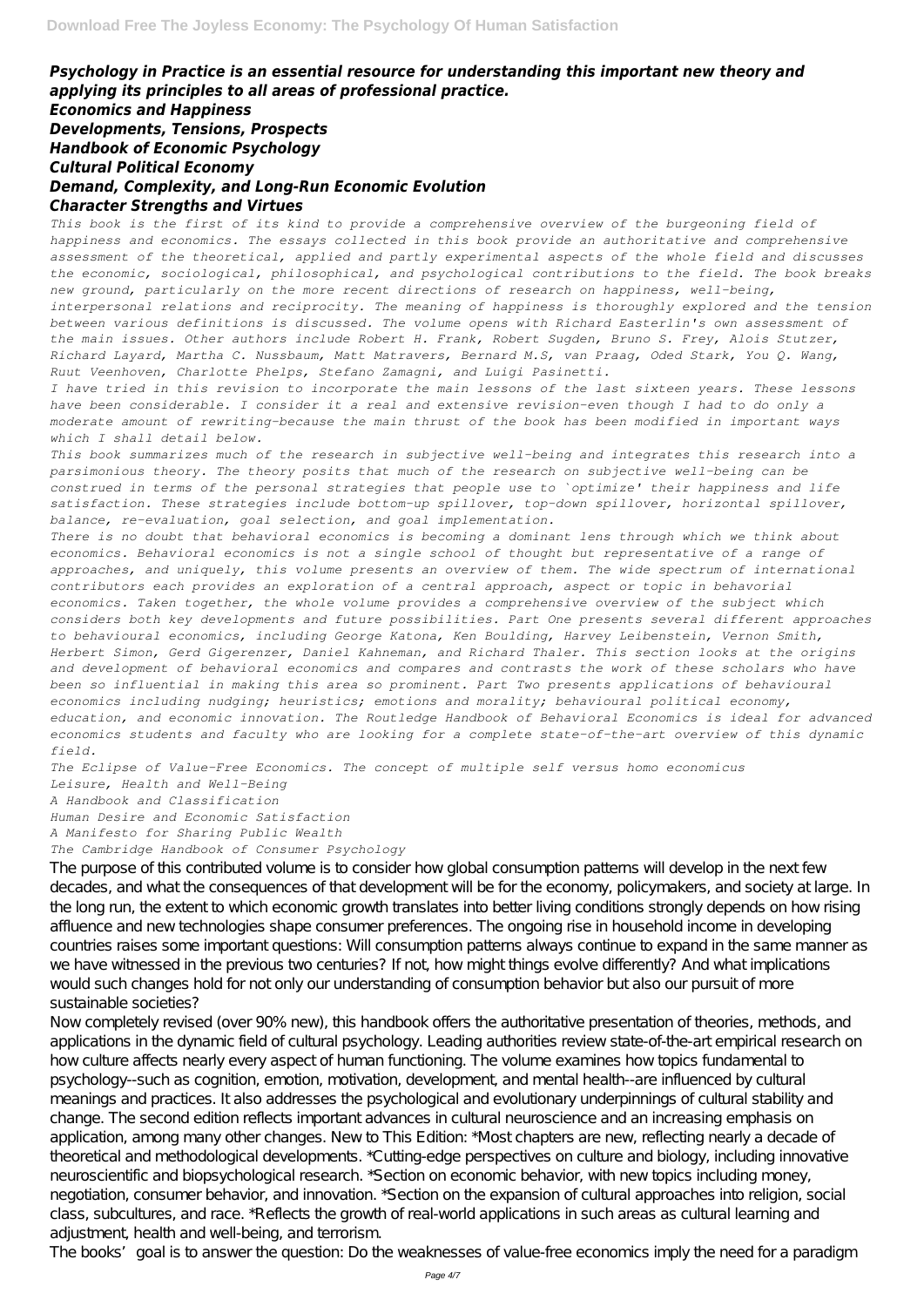shift? The author synthesizes criticisms from different perspectives (descriptive and methodological). Special attention is paid to choices over time, because in this area value-free economics has the most problems. In that context, the enriched concept of multiple self is proposed and investigated. However, it is not enough to present the criticisms towards valuefree economics. For scientists, a bad paradigm is better than no paradigm. Therefore, the author considers whether valuebased economics with normative approaches such as economics of happiness, capability approach, libertarian paternalism, and the concept of multiple self can be the alternative paradigm for value-free economics. This book is essential reading to everyone interested in the current state of economics as a discipline.

A number of books on economic psychology have appeared in the past few years. The most recent publications are by MacFadyen and Mac Fadyen (1986), Furnham and Lewis (1986), Lea et al. (1987) and Van Raaij et al. (1988). Why produce yet another book for this discipline? This question can be answered in various ways. In a sense, this book is the answer in itself. Its presentation of re search and theories is innovative in this field, at least to my knowledge. It attempts to structure the many theories emerging in the interdisci plinary science of economic psychology and to explain the background of the research. The second answer is pragmatic. In our introductory course of eco nomic psychology for economics students at Erasmus University Rot terdam we used several of the above mentioned books. Our experience with this material is that, when preparing our lectures, we had to ex plain many additional theories and experiments to our students. fur thermore, diagrams, figures and examples had to be culled from other sources or made by ourselves. It is not my intention to run down these publications since I think they provide an excellent treatment of a num ber of topics by specialists in economic psychology. The plan for the present book, however, emerged from our need to present an integrated introductory course for our students.

The Collected Works of Mihaly Csikszentmihalyi

Neuroliberalism

Essays on the Frontiers of Economics

The Economy of Esteem

Behavioural Government in the Twenty-First Century

On the Foundations of Happiness in Economics

*Why do consumers make the purchases they do, and which ones make them truly happy? Why are consumers willing to spend huge sums of money to appear high status? This Handbook addresses these key questions and many more. It provides a comprehensive overview of consumer psychology, examining cutting-edge research at the individual, interpersonal, and societal levels. Leading scholars summarize past and current findings, and consider future lines of inquiry to deepen our understanding of the psychology behind consumers' decision making, their interactions with other consumers, and the effects of societal factors on consumption. The Cambridge Handbook of Consumer Psychology will act as a valuable guide for faculty as well as graduate and undergraduate students in psychology, marketing, management, sociology, and anthropology.*

*Written by two leading psychologists, this timely publication is the only up-to-date, English-language textbook on economic psychology. Focused on application, it is an essential resource for advanced undergraduate and postgraduate courses on economic psychology, behavioural economics and social psychology, in both business and psychology departments. Peter E. Earl There is no doubt that it is appropriate for a series on Modern Economic Thought to include a book on the recent development of economic analysis incorporating ideas from psychology. This book was designed to appear in 1987, 15 years after the publication of a now classic collection of essays in honor of George Katona (Strumpel et aI. , 1972), who throughout the fifties and sixties had been tirelessly trying to persuade economists of the virtues of an infusion of psychology into their work. In the intervening 15 years there has been a considerable growth of interest along the lines for which Katona had been arguing. Many psychology-based economics mon ographs have appeared; a specialist quarterly, the Journal of Economic Psychology, commenced publication in 1981, with 1985 seeing the first issue of the Journal of Interdisciplinary Economics as yet another addition to growing ranks of "psychology-friendly" journals such as the Journal of Consumer Research and the Journal of Social Economics; and recently, within psychology itself, symposia have been taking place with a focus on the economics/psychology interface - for example, see the entire June 1982 issue of the British Journal of Social Psychology. For someone like myself, strongly committed to a psychological approach to economics, a 1 2 PSYCHOLOGICAL ECONOMICS problem of information overload and consequent ignorance of*

*pertinent developments already looms large as a possibility.*

*The Oxford Handbook of Stress, Health, and Coping is an essential reference work for students, practitioners, and researchers across the fields of health psychology, medicine, and palliative care. Featuring 22 topic-based chapters - including two by Folkman -- this volume offers unprecedented coverage of the two primary research topics related to stress and coping: mitigating stress-related harms and sustaining well-being in the face of stress. Both topics are addressed within their relevant contexts, including chronic illness, calamity, bereavement, and social hardship. This handbook is sure to serve as the benchmark publication in this growing field for years to come.*

- *A Positive Psychology Perspective on Quality of Life*
- *Foundations for the Economy of Tomorrow*
- *The Rise of the Joyful Economy*
- *How the Easterlin Paradox Transformed Our Understanding of Well-Being and Progress The Social Meanings of Money and Property*

The Joyless Economy : The Psychology of Human SatisfactionThe Psychology of Human SatisfactionOxford University Press, USAThe Joyless EconomyThe Psychology of Human SatisfactionOxford University Press on Page 5/7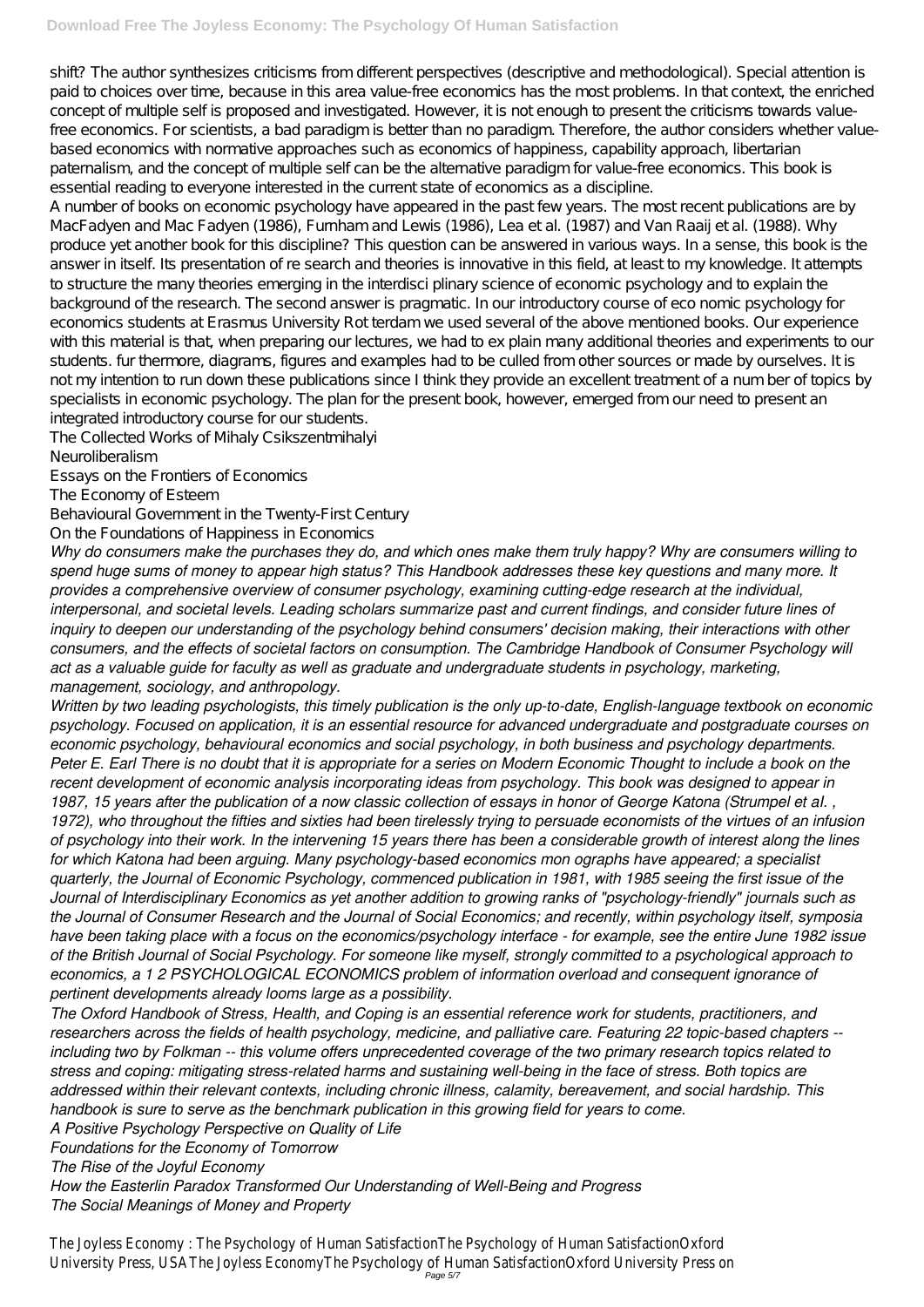## Demand

In this fascinating volume Kenneth O Doyle provides a conceptual framework for understanding the social meanings of money and property, and the psychological, cultural, economic and political variables which contribute to these meanings. The author advances the concept of money as talisman, by which individuals protect themselves from their individual fears: of incompetence, abandonment, disorganization and constraint to mention but a few. Examples in support of this argument are drawn from many social systems, contemporary and historical.

"Character" has become a front-and-center topic in contemporary discourse, but this term does not have a fixed meaning. Character may be simply defined by what someone does not do, but a more active and thorough definition is necessary, one that addresses certain vital questions. Is character a singular characteristic of an individual, or is it composed of different aspects? Does character--however we define it--exist in degrees, or is it simply something one happens to have? How can character be developed? Can it be learned? Relatedly, can it be taught, and who might be the most effective teacher? What roles are played by family, schools, the media, religion, and the larger culture? This groundbreaking handbook of character strengths and virtues is the first progress report from a prestigious group of researchers who have undertaken the systematic classification and measurement of widely valued positive traits. They approach good character in terms of separate strengthsauthenticity, persistence, kindness, gratitude, hope, humor, and so on-each of which exists in degrees. Character Strengths and Virtues classifies twenty-four specific strengths under six broad virtues that consistently emerge across history and culture: wisdom, courage, humanity, justice, temperance, and transcendence. Each strength is thoroughly examined in its own chapter, with special attention to its meaning, explanation, measurement, causes, correlates, consequences, and development across the life span, as well as to strategies for its deliberate cultivation. This book demands the attention of anyone interested in psychology and what it can teach about the good life.

The global political economy is inescapably cultural. Whether we talk about the economic dimensions of the "war on terror", the sub-prime crisis and its aftermath, or the ways in which new information technology has altered practices of production and consumption, it has become increasingly clear that these processes cannot be fully captured by the hyper-rational analysis of economists or the slogans of class conflict. This book argues that culture is a concept that can be used to develop more subtle and fruitful analyses of the dynamics and problems of the global political economy. Rediscovering the unacknowledged role of culture in the writings of classical political economists, the contributors to this volume reveal its central place in the historical evolution of post-war capitalism, exploring its continued role in contemporary economic processes that range from the commercialization of security practices to the development of ethical tourism. The book shows that culture plays a role in both constituting different forms of economic life and in shaping the diverse ways that capitalism has developed historically – from its earliest moments to its most recent challenges. Providing valuable insights to a wide range of disciplines, this volume will be of vital interest to students and scholars of International Political Economy, Cultural and Economic Geography and Sociology, and International Relations. Improving Decisions about Health, Wealth, and Happiness

Plunder of the Commons

A Holistic Approach

Essays on Economic Psychology

Economic Psychology of Travel and Tourism

The Stream of Consciousness

Economic behavior is explored from a psychological perspective by both, prominent economic psychologists with a long tradition in studying economic problems as well as economists who are open and interested in the psychological aspects of economic behavior. The contributions discuss the prospects and difficulties of this dialogue between psychology and economics and survey some important areas of research where such an interdisciplinary approach has proved to be successful. The text can also be used to introduce psychology to economists in order to give them an idea how to analyze economic problems from a psychological perspective. It also indicates many urgent and exciting research topics awaiting eager scholars to carry on the dialogue.

There has recently been an escalated interest in the interface between psychology and economics. The Cambridge Handbook of

Psychology and Economic Behaviour is a valuable reference dedicated to improving our understanding of the economic mind and economic behaviour. Employing empirical methods - including laboratory and field experiments, observations, questionnaires and interviews - the Handbook provides comprehensive coverage of theory and method, financial and consumer behaviour, the environment and biological perspectives. This second edition also includes new chapters on topics such as neuroeconomics, unemployment, debt, behavioural public finance, and cutting-edge work on fuzzy trace theory and robots, cyborgs and consumption. With distinguished contributors from a variety of countries and theoretical backgrounds, the Handbook is an important step forward in the improvement of communications between the disciplines of psychology and economics that will appeal to academic researchers and graduates in economic psychology and behavioral economics.

The second volume in the collected works of Mihaly Csikszentmihalyi covers about thirty years of Csikszentmihalyi's work on three main and interconnected areas of study: attention, flow and positive psychology. Describing attention as psychic energy and in the footsteps of William James, Csikszentmihalyi explores the allocation of attention, the when and where and the amount of attention humans pay to tasks and the role of attention in creating 'experiences', or ordered patterns of information. Taking into account information processing theories and attempts at quantifying people's investment, the chapters deal with such topics as time budgets and the development and use of the Experience Sampling Method of collecting data on attention in everyday life. Following the chapters on attention and reflecting Csikszentmihalyi's branching out into sociology and anthropology, there are chapters on the topic of adult play and leisure and connected to that, on flow, a concept formulated and developed by Csikszentmihalyi. Flow has become a popular concept in business and management around the world and research on the concept continues to flourish. Finally, this volume contains articles that stem from